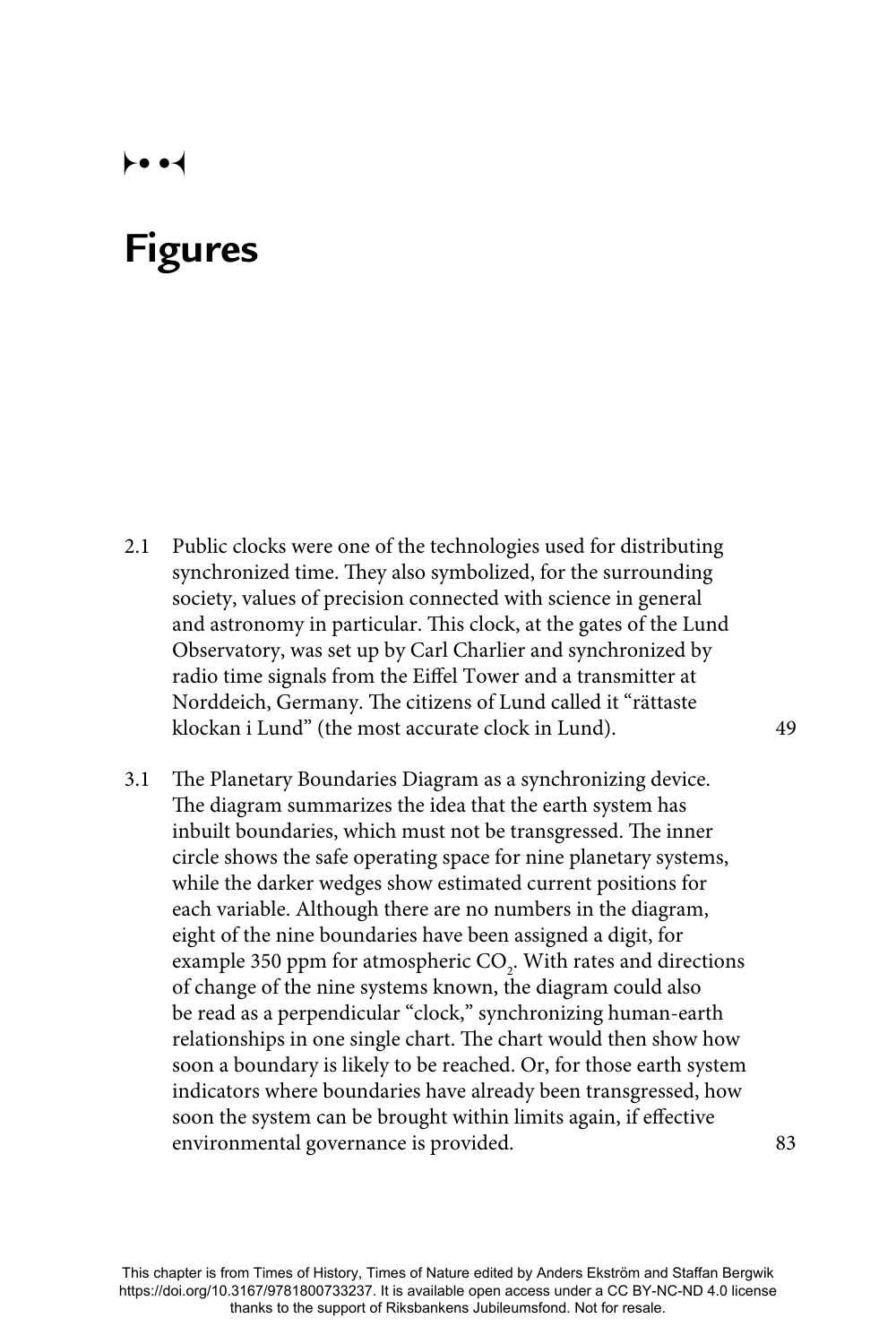| VIII | <b>Figures</b> |
|------|----------------|
|------|----------------|

| 5.1 Red ring binders with identical design. Noel's Red Data Book.<br>Volume 1. Mammalia (1966), Vincent and Noel's Red Data Book.<br>Volume 2. Aves (1966), and Fisher's Red Data Book. Volume 2.<br>Aves (1968). | 131 |
|-------------------------------------------------------------------------------------------------------------------------------------------------------------------------------------------------------------------|-----|
| 5.2 Green for "Out of Danger": data sheet on Odocoileus virginianus<br>calvium with code number in lower right corner. From Goodwin<br>and Holloway's Red Data Book. Volume 1. Mammalia (1972).                   | 132 |
| 6.1 Platform on the Oseberg field, named after a Viking ship from the<br>ninth century.                                                                                                                           | 154 |
| 6.2 Conceptual cross section image of the Gullfaks oil field, named<br>after a Norse horse.                                                                                                                       | 155 |
| 6.3 Map of the Norwegian continental shelf.                                                                                                                                                                       | 160 |
| 6.4 The Oseberg ship was excavated in 1904 and is displayed in the<br>Viking Ship Museum in Oslo.                                                                                                                 | 166 |
| 7.1 William Smith's Geological Map of England and Wales (1815).                                                                                                                                                   | 195 |
| 7.2 Alexander von Humboldt's Idealer Durchschnitt der Erdrinde<br>(1851), Berghaus, Atlas zu Humboldt's Kosmos.                                                                                                   | 197 |
| 9.1 Temporal map of the deglaciation of Scandinavia, 1914, Gerard<br>De Geer, "Om naturhistoriska kartor öfver den baltiska dalen,"<br>Populär naturvetenskaplig revy 4.                                          | 240 |
| 9.2 Gerard De Geer, "Förhistoriska tidsbestämningar," Ymer: Tidskrift<br>utgiven av Svenska sällskapet för antropologi och geografi 45, no. 1<br>(1925).                                                          | 242 |
| 9.3 Dagens Nyheter, May 5, 1935.                                                                                                                                                                                  | 243 |
| 10.1 An early suggestion of 2°C as a governance target.                                                                                                                                                           | 269 |
| 11.1 Scenarios in the First Assessment Report, target year 2100.<br>Policymaker Summary of Working Group I, section 5.1, page 74.                                                                                 | 287 |